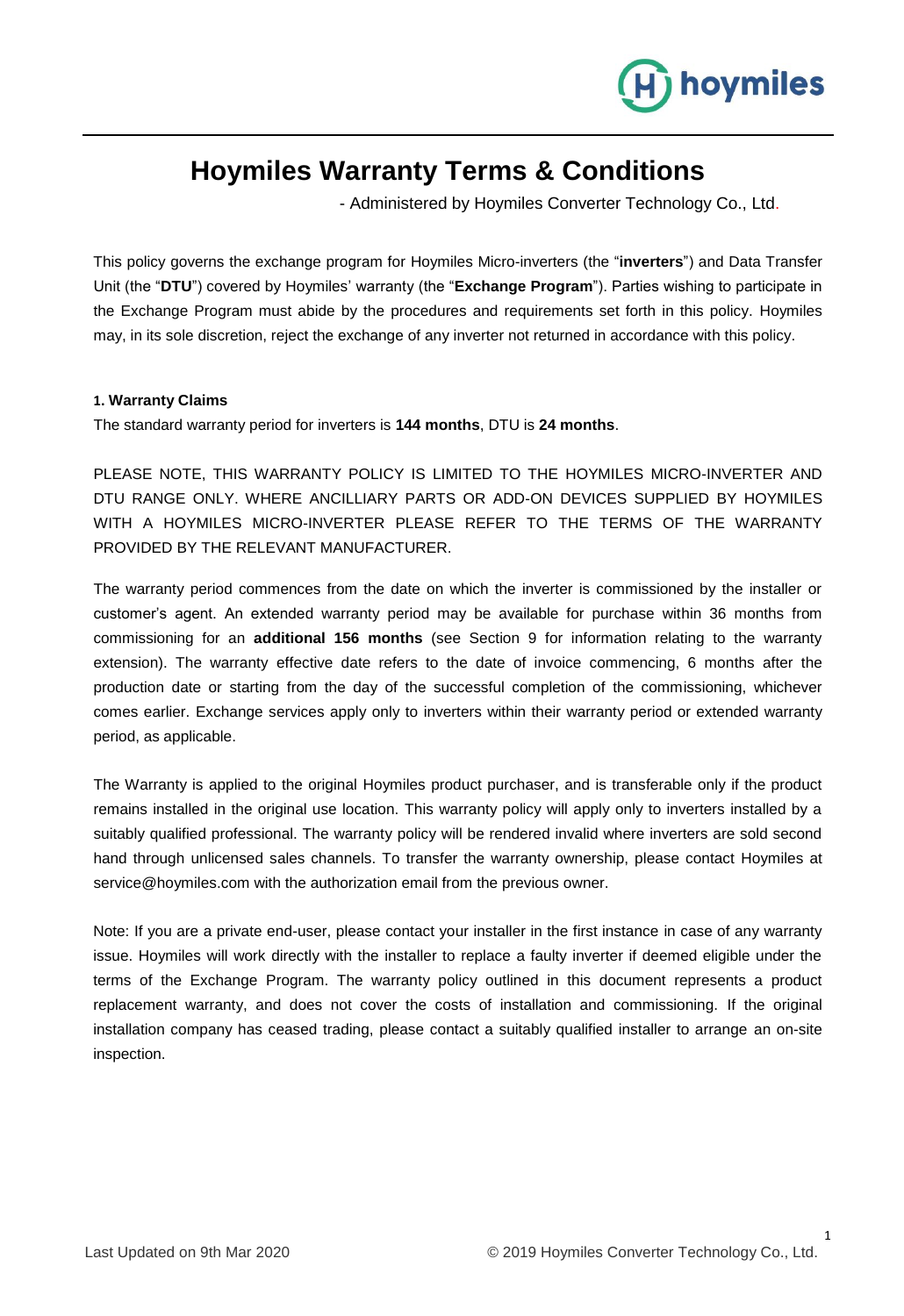# hoymiles

# **2. Limited Liability**

Subject to the conditions set out below Hoymiles warrants that the goods will correspond substantially with their specification at the time of delivery and will be free from material defects.

In the event of damages related to the causes listed below, no warranty claims will be acknowledged or accepted. Claims that relate to defects that are caused by the following factors are not covered by Hoymiles' warranty obligations:

a. Force majeure (storm damage, lightning strike, overvoltage, fire, thunderstorm, flooding etc.)

b. Improper or noncompliant use.

c. Improper installation, commissioning, start up or operation (contrary to the guidance detailed in the installation manual supplied with each product).

- d. Inadequate ventilation and circulation resulting in minimized cooling and natural air flow
- e. Installation in a corrosive environment
- f. Damage during transportation
- g. Unauthorized repair attempts
- h. Unauthorized removal and reinstallation.
- i. Normal appearance wears out, including discolor and scratch
- j. The defective has no impact on the power generation after two years since warranty affective date, including LED indicator failure.
- k. Damaged caused by defects of other components from the solar system

Furthermore, if the original identification marks (including trademark and serial number) of such product have been defected, altered, or removed. The limited warranty does not cover costs related to the removal, installation or troubleshooting of the customer's electrical systems. The limited warranty does not extend beyond the original cost of the Hoymiles products.

This warranty does not extend to parts materials or equipment not manufactured by Hoymiles in respect of which the customer shall only be entitled to the benefit of any such warranty or guarantee as is given by the manufacturer to Hoymiles.

This Warranty does not cover cosmetic or superficial defects, dents, marks or scratches, which do not influence the proper functioning of the product.

Claims by buyer that go beyond the warranty terms set out herein, are not covered by the Warranty, insofar as Hoymiles is not subject to statutory liability. In such cases, please contact the company that sold the product. Eventually claims in accordance with the law on product liability remain unaffected.

Hoymiles shall be under no liability under this warranty (or any other warranty condition or guarantee) if the total price for the goods has not been paid by the due date for payment.

If the entire device is replaced under Warranty, and the remainder Warranty is more than (≥) 90 days (refer on the date that Hoymiles received the complaint), the remainder of the Warranty period will be transferred to the replacement product. If the remainder Warranty is less than (<) 90 days, the replacement product will cover by a 90 days' warranty count from the date that Hoymiles dispatch the replacement/repaired inverter. If the product components are replaced or repaired under this Warranty, the components used will be covered by the same remainder of the Warranty period as the repaired product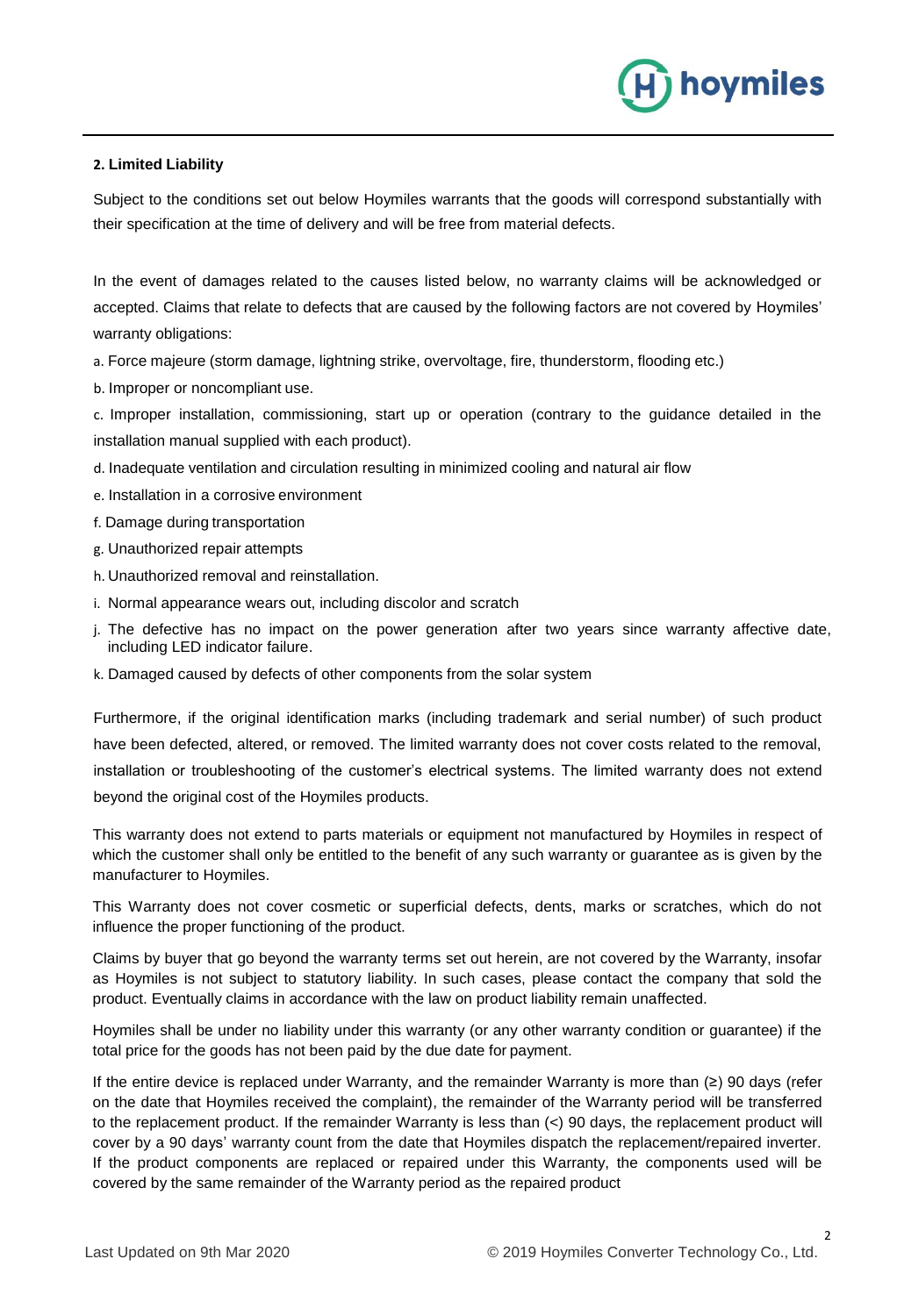

#### **3. Product Repairing On-Site**

If Hoymiles decides to repair the defective device on site (repair by Hoymiles or the technical engineer that authorized by Hoymiles), then Hoymiles will bear the costs for materials and labor to repair the product as well as the costs for removal and replacement of the part or replacement device. No other costs - including, but not limited to, transportation, inspissations, customs duties, costs to safely access devices installed on slanted rooftops, or lift equipment, travel or accommodation costs, the costs of the customer's own employees, or the costs of third-parties that have not been authorized by Hoymiles.

#### **4. Exchange Service**

Any inverter qualifying for exchange within the warranty period will be replaced with a new or refurbished inverter, subject to the terms and conditions detailed within this document being adhered to. The following items must be made available to Hoymiles for an exchange to be effected under this policy:

Inverter data including:

- 1. Product model
- 2. Product serial number
- 3. Failure code
- 4. Failure comment

Documentation including:

- 1. Copy of original purchase invoice.
- 2. Detailed information about the entire systems (e.g. system schematic)
- 3. Documentation of previous claims/exchanges (if applicable)
- 4. RMA (Template will provide by Hoymiles service center)

**Hoymiles reserves the right to refuse exchange requests where adequate information is not provided.** To request the replacement of an inverter, you must contact the Hoymiles Service Department. E-mail: [service@hoymiles.com](mailto:service@hoymiles.com)

#### **5. Hoymiles Responsibility**

Upon receipt of the required information listed in Section 4, and after attempts to correct the problem with the customer's assistance, Hoymiles will assign a unique case number to the customer. This number shall be used in reference for all communications regarding the exchange. Hoymiles will dispatch a replacement inverter within 3 working days to the specified customer or installer location. Following the receipt of the replacement inverter, the customer must return the allegedly faulty Inverter in the same packaging material as the replacement inverter if it's required by Hoymiles. Hoymiles will supply all labels, documentation and freight details for the return of the allegedly faulty inverter. Hoymiles reserves all rights to collect all allegedly faulty inverters if it's necessary. A qualified installer must be available for the inverter exchange and re-commissioning.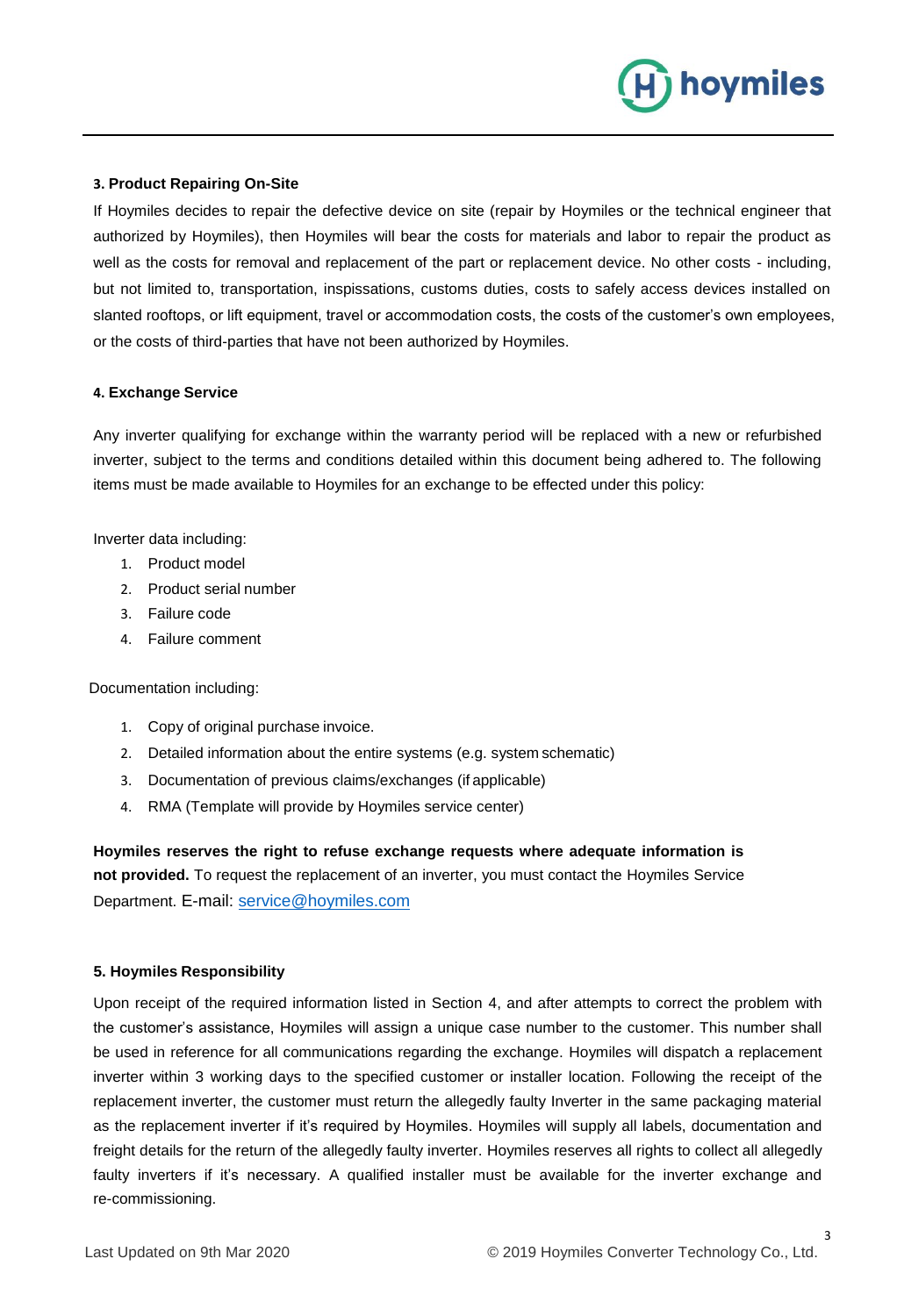

#### **6. Installer Responsibility**

In the event of an equipment failure or fault, it is the responsibility of the installer to work directly with the Hoymiles Service Center in order to limit the return of non-faulty equipment. The Hoymiles Service Center will work with the installer to rectify the fault or fault message through telephone support or with direct PC links. Note: To qualify for further replacement unit, the installer must first contact the Hoymiles Service Center and fulfill the installer's responsibilities under Section 4 of this document.

During inspection by Hoymiles, if the allegedly faulty inverter is found by Hoymiles to be ineligible for exchange under this policy, the installer must provide proof of a valid warranty for the inverter, a correctly issued, and a valid case number for the inverter (as provided by the Hoymiles Service Center). In all instances, the installer must send the required items to Hoymiles local warehouse or warehouse of local distributors.

# **7. Inspection Charge for Inverters Not Found Defective**

If an allegedly faulty Inverter is returned to Hoymiles pursuant to this Policy, and is found by Hoymiles to be free of defects that would qualify it for replacement under this policy, or due to limited liability as stated in clause 2, Hoymiles reserve the right to apply a flat-rate inspection charge of USD100 (outside of Europe) or EUR100 (Europe) per unit, plus shipping and packaging costs.

# **8. Inverter Replacement Procedure**

Hoymiles must be provided with the relevant documentation as shown in Section 4. This procedure must be followed for a warranty claim to be applicable under this Exchange Program.

- a) The installer must contact the Hoymiles Service Centre and supply the required information as shown in Section 4. As outlined in Section 6, the installer will liaise with Hoymiles Service Centre to try and find a solution without the need to exchange the inverter.
- b) If the inverter is deemed faulty and is eligible for the Exchange Program, Hoymiles will raise and create a case number for the inverter and communicate this with the installer.
- c) Hoymiles will dispatch a replacement inverter within 3 working days of the case number being created. The inverter will be shipped to the specified customer or installer location at Hoymiles' cost.
- d) The installer will install the replacement inverter and use the packaging to repack the faulty inverter.
- e) For the faulty inverter that required returned by Hoymiles, Hoymiles will cover the costs of collection and shipment of the faulty inverter back to Hoymiles as detailed in Section 5, and buyer shall bear any applicable value added tax. The customer or installer must assist with this shipping. If the required faulty inverter is not returned within 10 working days from receiving the replacement inverter, Hoymiles reserve the right to invoice the relevant installer/distributor for the cost of the inverter.
- f) In Terms of missing defective inverter that is required return by Hoymiles, Hoymiles reserve the right to invoice the relevant installer/distributor with the value of 80% of FOB price.

# **9. Warranty Extension**

The Hoymiles inverter range is eligible for a warranty extension (for inverter only) of 156 months (taking the